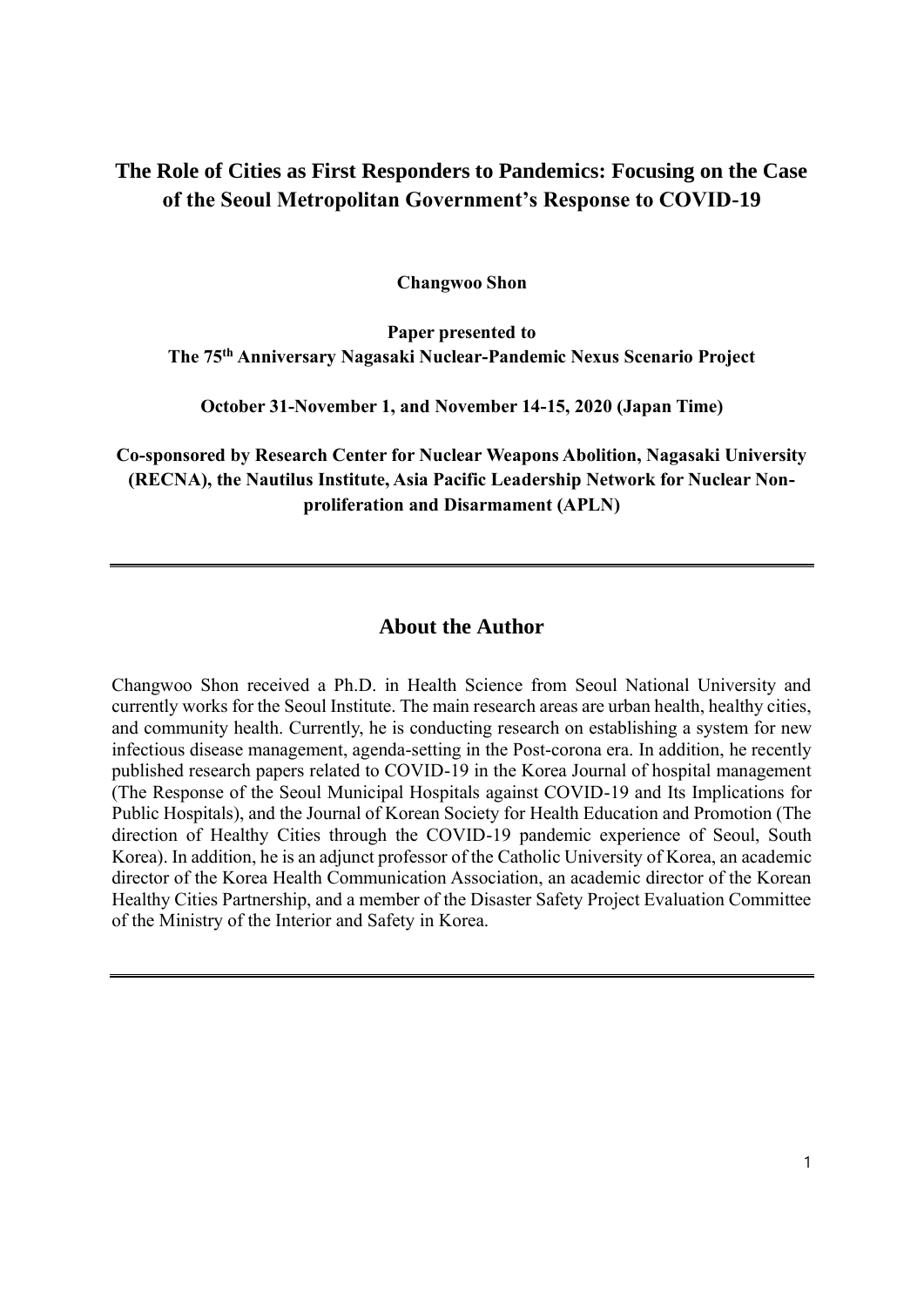# **Abstract**

This study was conducted to discuss the role of urban governments in the future, including intercity network construction, by reviewing cases of responding to COVID-19 in Seoul amid changes in the international situation caused by COVID-19. This paper is organized into four sections. First, this paper described the outbreak of COVID-19 in Seoul from January to August 2020 and the Seoul city's response over time. Second, the background of Alliance for Multilateralism and inter-city cooperation in accordance with the changes in the international situation due to COVID-19 was explained. Third, the response of the Seoul Metropolitan Government to the pandemic was reviewed based on the following four characteristics: (i) Social distancing; (ii) Enhanced contact tracing; (iii) Widespread testing; and, (iv) Early preparation. Finally, this paper reviewed how Seoul city cooperated with overseas cities in order to overcome the pandemic crisis, as well as the cases in which 25 autonomous districts of Seoul shared their policies using the Healthy Cities Network.

#### **Keywords**

*COVID-19, Pandemic crisis, City's response, Intercity network, Role of cities*

### **Introduction**

As of 2018, 55% of the world's population lives in cities, and about 68% of the population is expected to live in cities by 2050 (United Nations, 2019). In Korea, the proportion of the urban population, which was only 39.2% as of 1960, has undergone industrialization and urbanization, and as of 2019, most of the population is living in cities at 91.8% (Ministry of Land, Infrastructure, and Transport, 2020). In other words, the health of the city can be said to be the health of modern humans, and the health of people is directly or indirectly affected by the urban environment (Shon, 2020a). In general, urban residents are known to have better health levels than rural residents based on high income and education level, access to health and medical services, clean sanitary environment, and convenience of movement (Weaver, Geiger, Lu & Case, 2013). However, high population density, uneven distribution of resources, AIDS (HIV/AIDS) and drug abuse, alcohol addiction, family breakup, and violence impacted by rapid urbanization pose a major threat to the health of urban residents. Besides, the poor infrastructure of cities is a good condition for bacteria and viruses to thrive, and in this respect, infectious diseases can be said to be a major health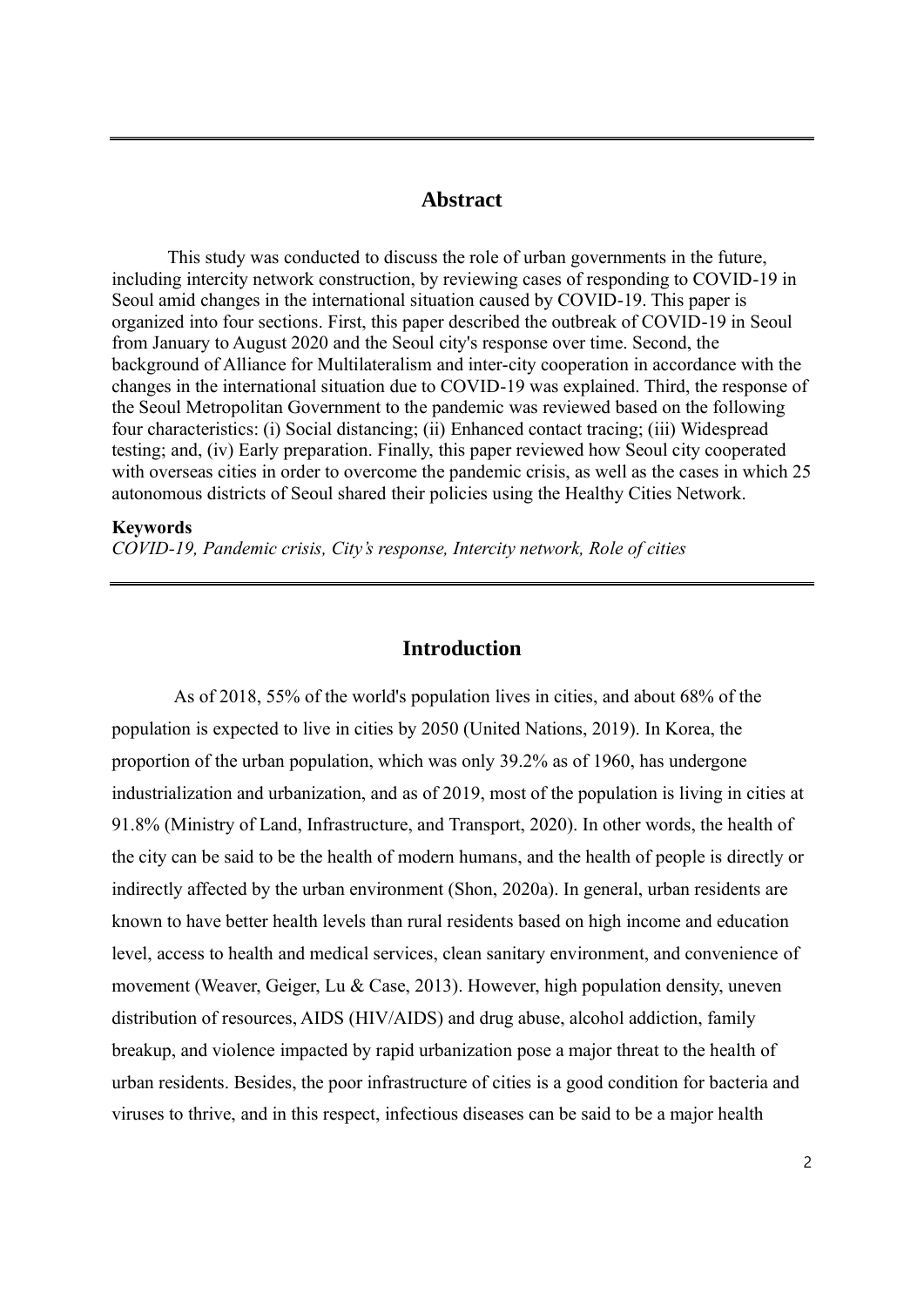problem of cities (Shon, 2016).

The first COVID-19 confirmed case in South Korea was a person of Chinese nationality who entered the country on January 20, 2020, from Wuhan, China. As of September 24, there were 23,342 confirmed cases and 393 deaths in Korea (Central Disaster and Safety Countermeasures Headquarters, 2020). On March 11, 2020, when approximately 118,000 confirmed cases and 4,291 deaths were reported in 114 countries, the World Health Organization (WHO) has declared COVID-19 a global pandemic. Approximately 32.4 million people infected with COVID-19 and about 100 million people died from COVID-19 as of September 20, 2020. The country with the largest number of confirmed cases was the United States, accounting for 22.2% of all patients, followed by India 17.8%, Brazil 14.4%, and Russia 3.5%. The infection spread mainly in East-Asian and European countries at the beginning of the outbreak, but the spread in recent stage has continued mainly in the United States and South America (Worldometers, 2020). Through the COVID-19 epidemic, it has been confirmed that infectious diseases, which have been thought to be a problem only for low-income countries or low-income people with poor hygiene, are in fact a threat regardless of people's income, education, or socioeconomic status.

In this paper, it is discussed that what kind of response the Seoul Metropolitan Government initially made to respond to COVID-19, and what role the city government can play in managing infectious diseases in the future to make a city safe from infectious diseases. Also, how the international situation has changed due to COVID-19, and to propose the attempts and future directions of the inter-cities network.

## **The Seoul Metropolitan Government's Main Responses to COVID-19**

Starting with the first confirmed person entering the country on January 24, 2020, from Wuhan, China, a total of 1,592 confirmed cases and 11 deaths occurred as of July 30 (Seoul Metropolitan Government, 2020). The major routes of transmission of Seoul city were infections from overseas contacts in 21%, the Richway's door-to-door sales 8%, Itaewon club 9%, and Guro-gu call center infections 6% in order. Large companies and people are concentrated in Seoul, and there is a large floating population. These cultural and economic characteristics of Seoul were reflected in infectious diseases. Seoul's high-income level and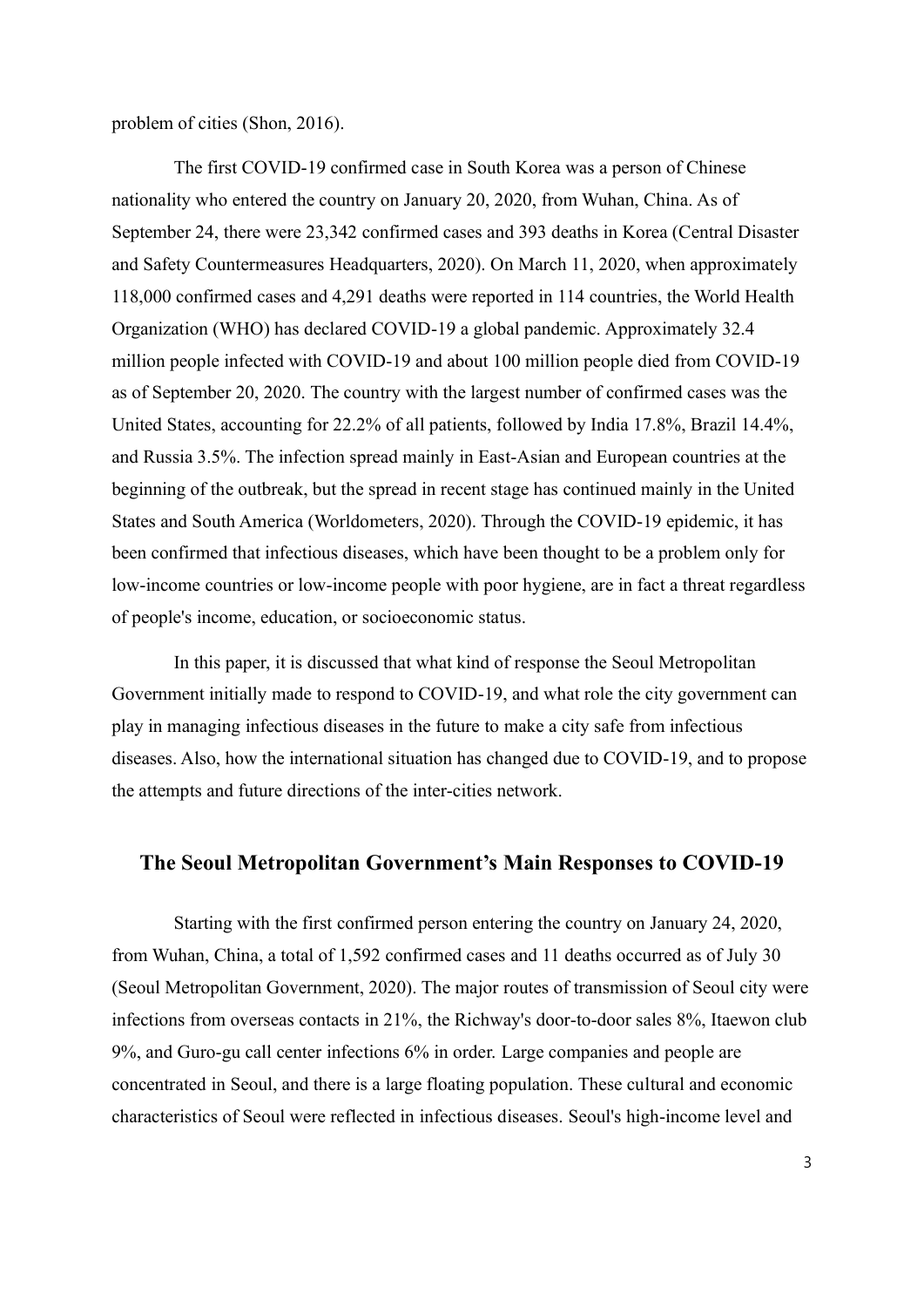cultural diversity were reflected in the path of infection. Overseas contact infections were from 40.6% of the US and Canada, 27.8% from Europe, 26.6% from Asia, and about 5% from South America, Oceania, the Middle East, and African countries. Meanwhile, the death rate of COVID-19 in Seoul was about 0.7%, and the proportion of confirmed cases between men and women was similar, but the fatality rate was somewhat higher for men. In particular, the fatality rate of over 70 years old was confirmed to be about 4%, and the fatality rate over 80 years old was confirmed to be over 12%, and COVID-19 was fatal to the elderly (SHF & SCDC, 2020).

Looking at the major times and paths of infection, on March 2, 2020, when the number of confirmed patients in Seoul was 98, the Seoul Metropolitan Government launched a social distancing campaign called "Pause". Seoul's social distancing campaign started relatively quickly, but its effectiveness was limited as the central government's campaign did not proceed together (Shon, 2020b). In the case of infection caused by foreign contact, confirmed cases occurred in the so-called Gangnam 3 districts (Gangnam-gu, Seocho-gu, Songpa-gu), which are autonomous districts with the highest income level in Seoul. On the other hand, it can be said that the local community infection started in earnest in Seoul when the spread to residents of high-end residential and commercial apartments in Seongdong-gu, management office employees, their families, and co-workers was confirmed. From February 19 to March 4 A total of 13 people were infected. Afterward, 28 people were infected from March 3 to March 18 in a church and PC room in Dongdaemun-gu, which was also the time when the Guro-gu call center infection, which had the most patients in Seoul at the beginning of the COVID-19 epidemic, occurred. In the call center, a total of 98 people was infected by March 20 after the first confirmed case occurred on March 8. In particular, in the case of call center infection, about 43% of employees working on the same floor were confirmed to be infected, making it a representative case confirming how vulnerable the office environment with a high population density is to COVID-19 infection (Park et al, 2020). As 'intensive social distancing' began on March 22, meetings, eating out, and events were canceled, and personal and social quarantine such as refusal to go to work, etc., was emphasized in the case of respiratory symptoms such as fever. In early April, the number of confirmed cases in Seoul decreased significantly, and after mid-April, the Mayor of Seoul held a video seminar with global leaders and shared the pandemic and East Asian tasks through the WEA (Watching East Asia) conference. However, on May 8, just after the end of the "intensive social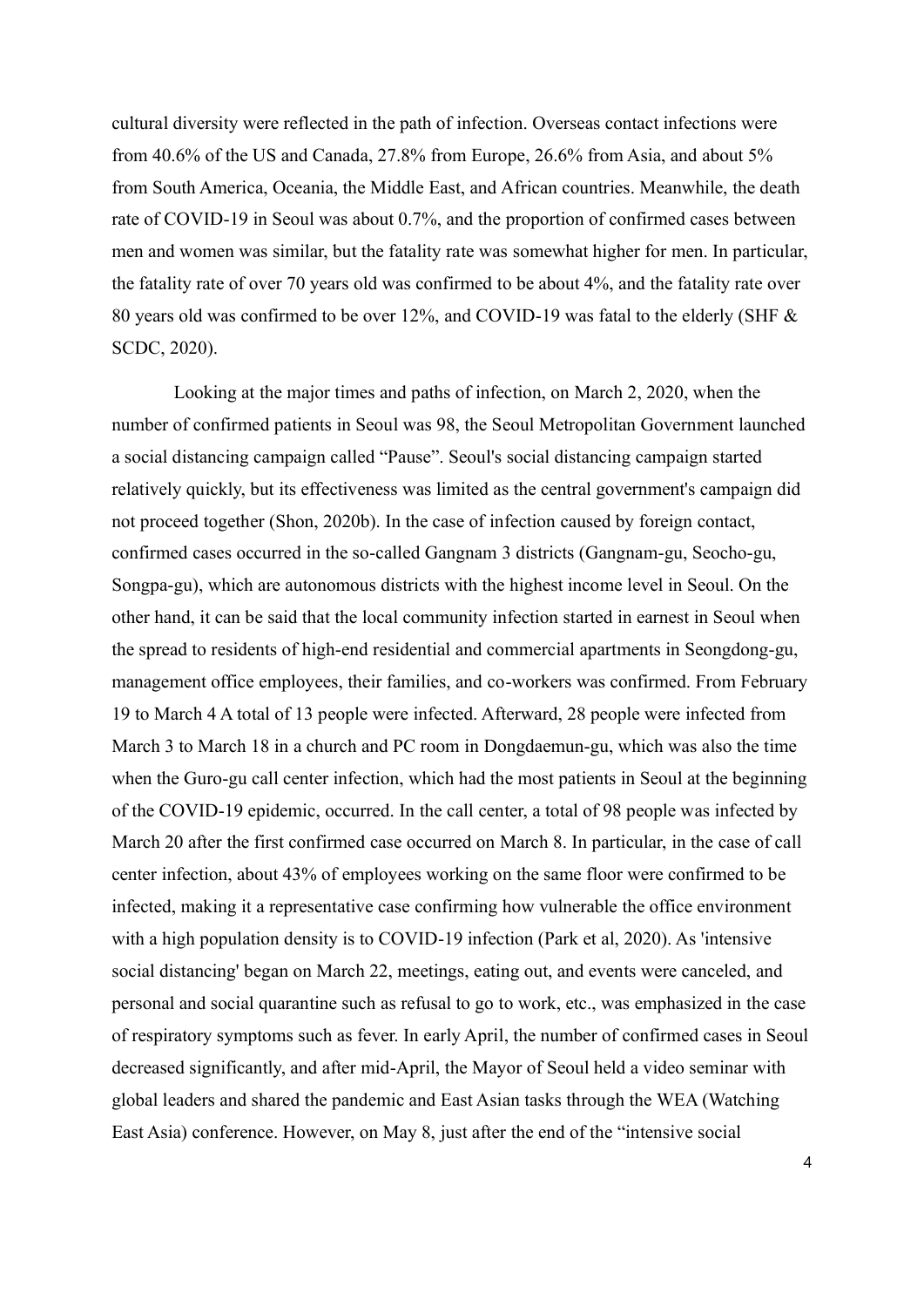distancing", 13 confirmed cases occurred at the Itaewon club, followed by group infections of 139 people until June 5th. In particular, as the Itaewon Club became known as a club mainly used by gay people, it was difficult to identify contacts, but the inspection policy based on the principle of confidentiality of personal information was established, and contact verification and inspection were quickly performed. This was because Korea has a Confucian culture, and its acceptance of gay and lesbian cultures is relatively low, so club users are afraid of the stigma. This test method is similar to the AIDS positive test method and can be conducted when it is determined that it is more important to suppress the spread of infection and provide treatment opportunities through an initial test (You, Ki, & Kim, 2019). Meanwhile, about a month after the infection at the Itaewon Club, a group infection centered on Richway, a doorto-door sales company, occurred. From this point on, community infection was considered a constant, not a variable. In the case of Richway company-related infections, a total of 122 people was infected from June 2 to June 29, when the first confirmed case occurred. Subsequently, on July 19, a group infection centered on the elderly nursing facility in Gangseo-gu occurred, and 26 confirmed cases have been confirmed so far. Many cases of infection have occurred through various routes including nursing facility residents, guardians, and their neighbors. Concerns grew in that most of them were elderly people with very high fatality rates during infection. Accordingly, the city of Seoul immediately established and delivered a policy to strengthen infection control in daycare centers and elderly care facilities, and conducted intensive monitoring (figure 1). On the other hand, since the beginning of August, the number of confirmed cases is increasing again at the community level such as churches, hospitals, kindergartens, and daycare centers, raising concerns.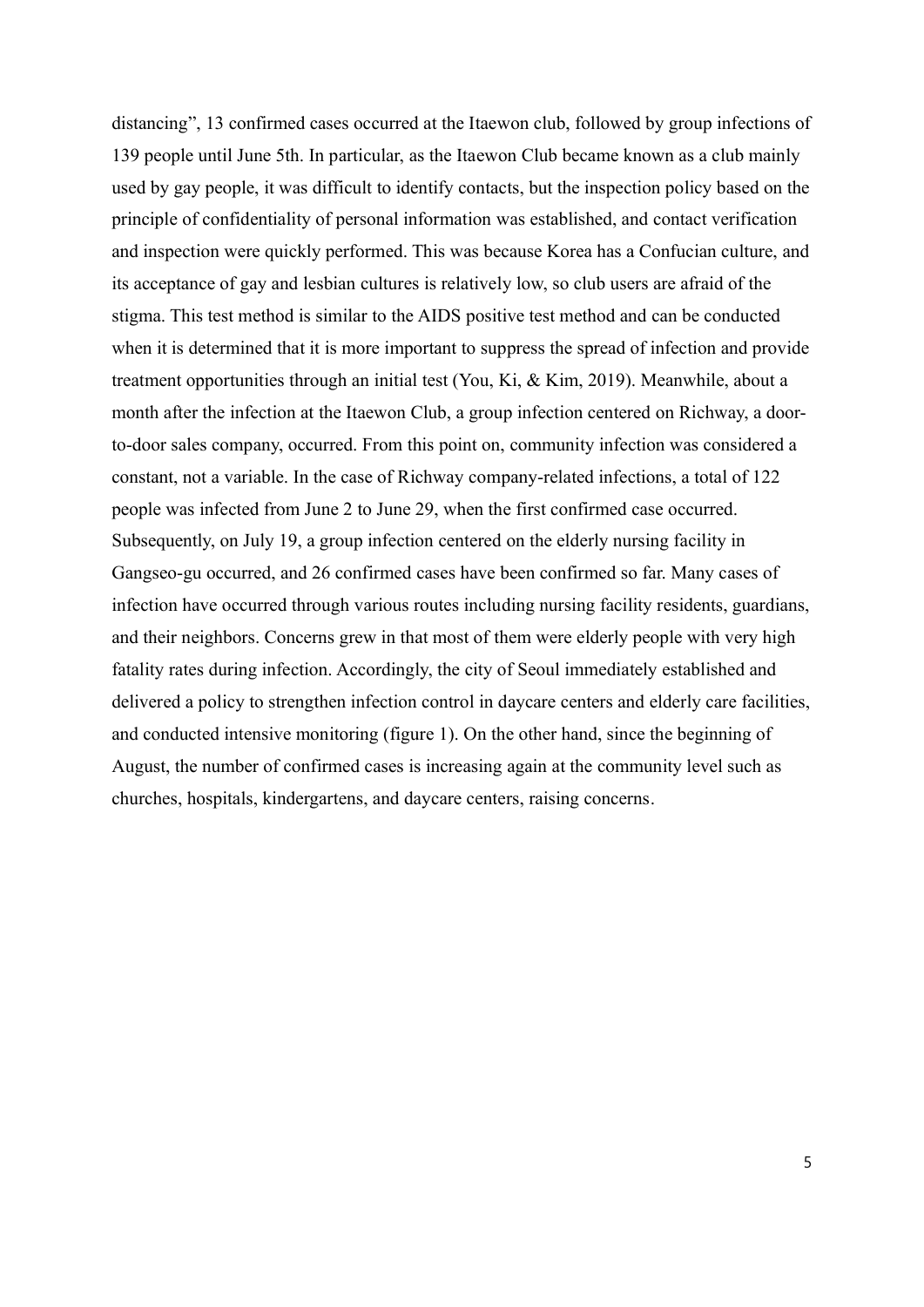

Figure 1. Major transmission routes of COVID-19 and Seoul's response

Ref. Shon (2020a) modified.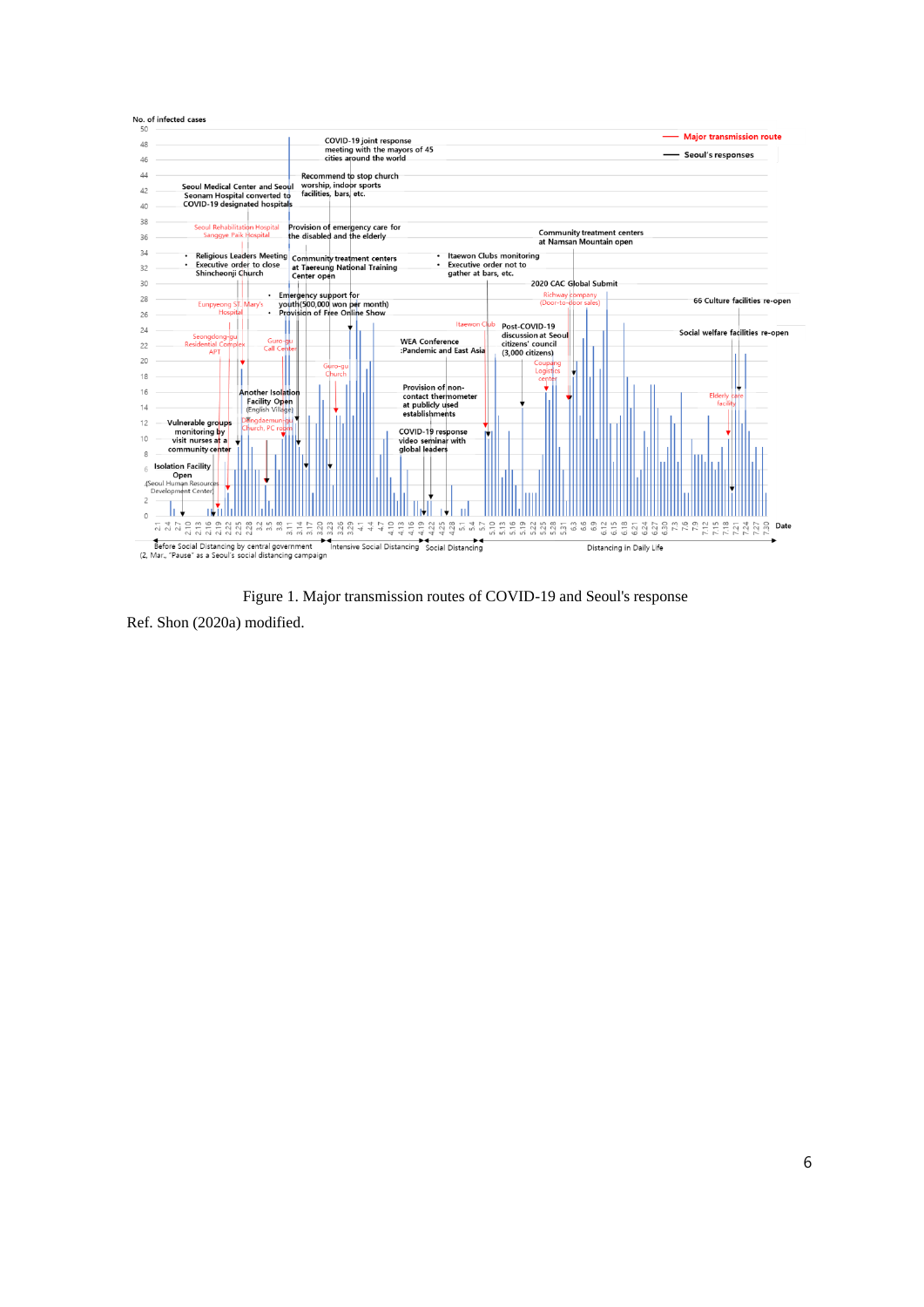| Date            | Total<br>cases | Major outbreaks                                      |                    |                                                                                  |
|-----------------|----------------|------------------------------------------------------|--------------------|----------------------------------------------------------------------------------|
|                 |                | Transmission route                                   | Confirmed<br>cases | Main Responses of the Seoul Metropolitan Government                              |
| 28 Feb          | 77             |                                                      |                    | Seoul municipal hospitals converted to COVID-19 designated<br>hospitals          |
| 19 Feb - 4 Mar  | 103            | High-end residential<br>and commercial<br>apartments | 13                 | Enhanced contact tracing                                                         |
| 13 Mar          | 231            |                                                      |                    | Community treatment centers open                                                 |
| 3 Mar - 18 Mar  | 270            | Church and PC room                                   | 28                 | Enhanced contact tracing, Active case finding                                    |
| 8 Mar - 20 Mar  | 299            | Call center                                          | 98                 | Enhanced contact tracing, Active case finding                                    |
| 4 Mar - 21 Mar  | 314            |                                                      |                    | Social distancing campaign                                                       |
| 29 Mar          | 413            |                                                      |                    | COVID-19 joint response meeting with the mayors of 45 cities<br>around the world |
| 22 Mar - 18 Apr | 623            |                                                      |                    | Intensive social distancing campaign period                                      |
| 27 Apr          | 629            |                                                      |                    | The Mayor of Seoul held a video seminar with global leaders (WEA<br>conference)  |
| 19 Apr - 5 May  | 637            |                                                      |                    | Social distancing campaign                                                       |

Table 1. Major COVID-19 Infections in Seoul and Responses of the Seoul Metropolitan Government from February to August 2020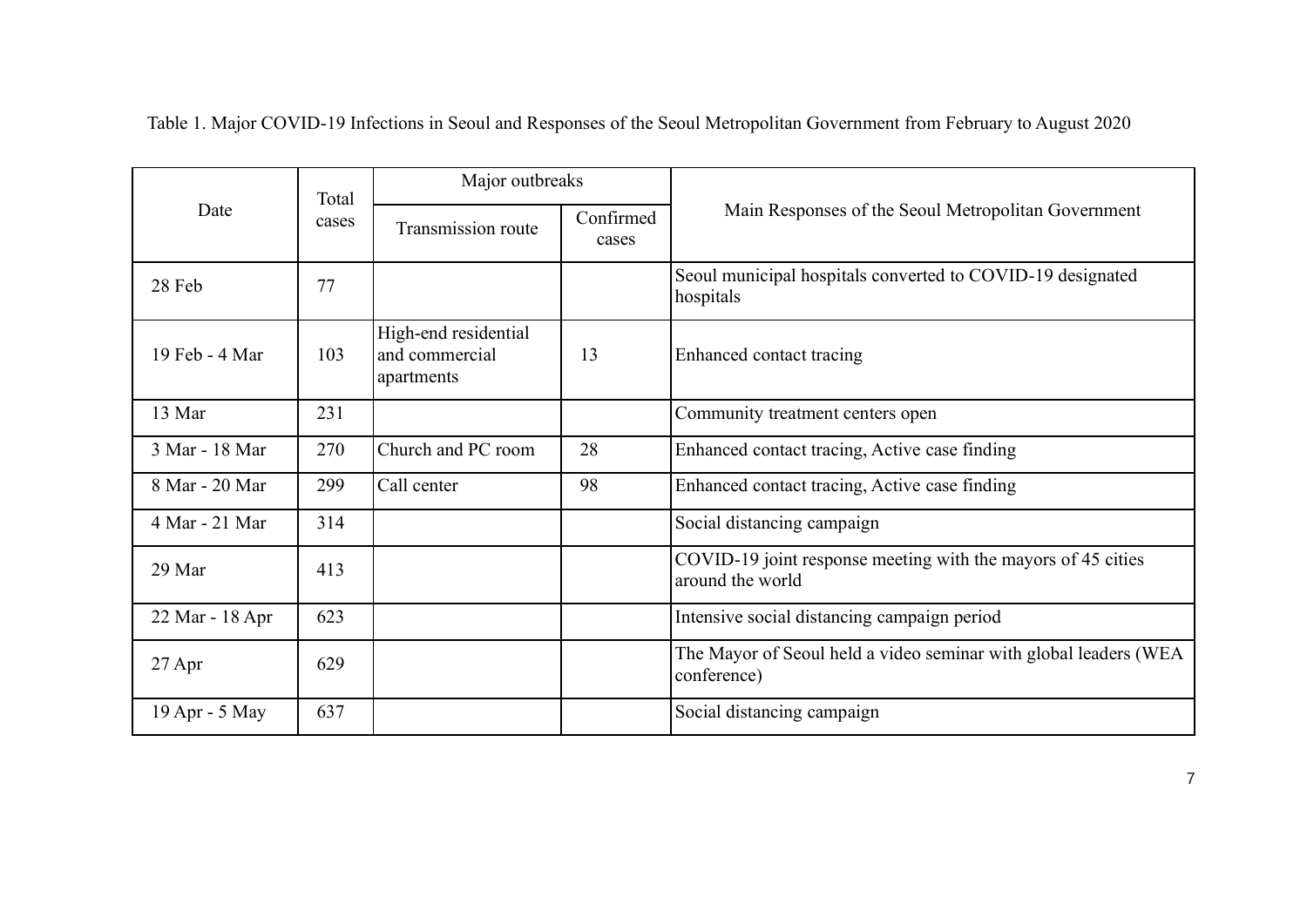| 8 May - 5 June            | 929   | Itaewon club                  | 139 | Active case finding, Wide spread testing                                                                                                                |
|---------------------------|-------|-------------------------------|-----|---------------------------------------------------------------------------------------------------------------------------------------------------------|
| 19 May                    | 750   |                               |     | Post-COVID-19 discussion at Seoul citizens' council (with 3,000)<br>citizens)                                                                           |
| 2 June                    | 878   |                               |     | 2020 CAC Global Submit                                                                                                                                  |
| 2 June - 29 June          | 1,305 | Richway door-to-door<br>sales | 122 | Enhanced contact tracing, Wide spread testing                                                                                                           |
| 19 July - 1 Aug           | 1,602 | <b>Elderly Care Facility</b>  | 26  | Enhanced contact tracing, Active case finding                                                                                                           |
| Early June - early<br>Aug | 1,662 |                               |     | Establishment of guidelines to strengthen infectious disease<br>management in daycare centers and elderly care facilities, and<br>intensive monitoring. |
| 6 May - 15 Aug            | 1,841 |                               |     | Distancing in daily life                                                                                                                                |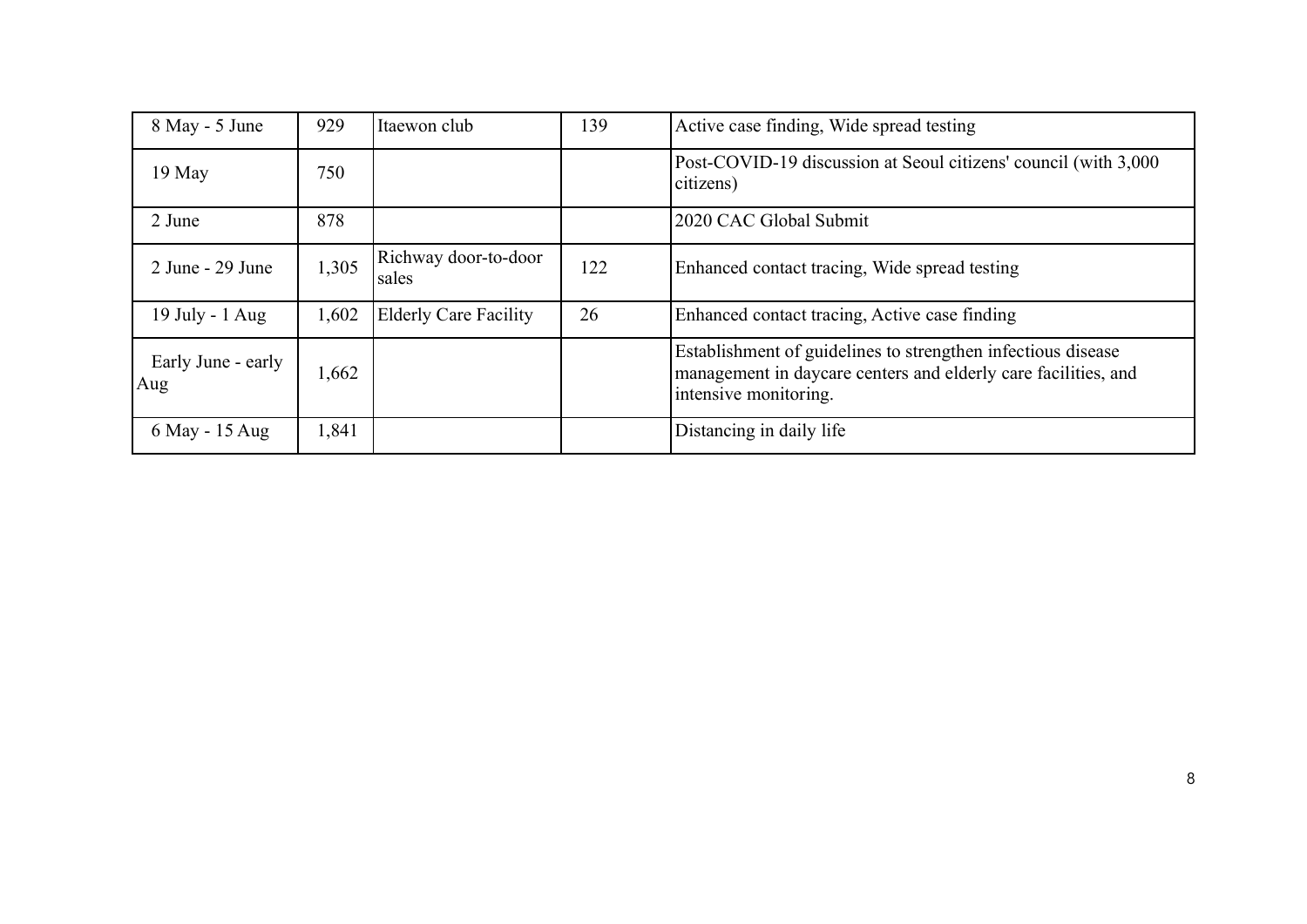## **Changes in the International Situation Due to COVID-19**

The international order in the past has been formed based on globalization centered on democracy, liberalism, and Pax Americana. However, due to the global pandemic of COVID-19, a crisis of international order based on globalization and liberalism was brought about, and the tendency of anti-globalization, nationalism, and nationalism was much stronger than before. Authoritarianism has threatened democracy, government control and intervention has threatened liberalism, and the growing influence of China has threatened Pax Americana. The world has definitely achieved huge economic growth due to globalization, but the global financial crisis and the resulting threats of globalization such as economic inequality, the refugee problem, and climate change persisted, and the COVID-19 amplified those threats.

To prevent the COVID-19 epidemic, countries around the world are closing their borders and emphasizing "my country first". In addition, the control and power of the government and state agencies have increased, and the government's intervention is being justified rather than the protection of personal information.

For example, there was a great deal of conflict between countries to secure personal protective equipment such as masks, and in this process, there was a growing demand to produce materials in their own country for the protection of their own citizens rather than exchange materials between countries. In particular, as the argument that it should break away from the China-centered industrial supply chain was raised, the importance of reshoring, supply chain diversification, and cooperation between cities emerged. In the Postcorona era or the New Normal era, cooperation will eventually become an important keyword again.

European countries already have formed the Alliance for Multilateralism and are seeking a European model for the response of the COVID-19. In May, the EU hosted a videoconference to pledge the international pledge to respond to COVID-19 globally. 40 countries and international organizations, including Korea, participated in the conference, which raised about 8 billion dollars. The purpose of the event was to deliver universal and affordable access to medication to fight the COVID-19. In addition, in June, the 2020 Global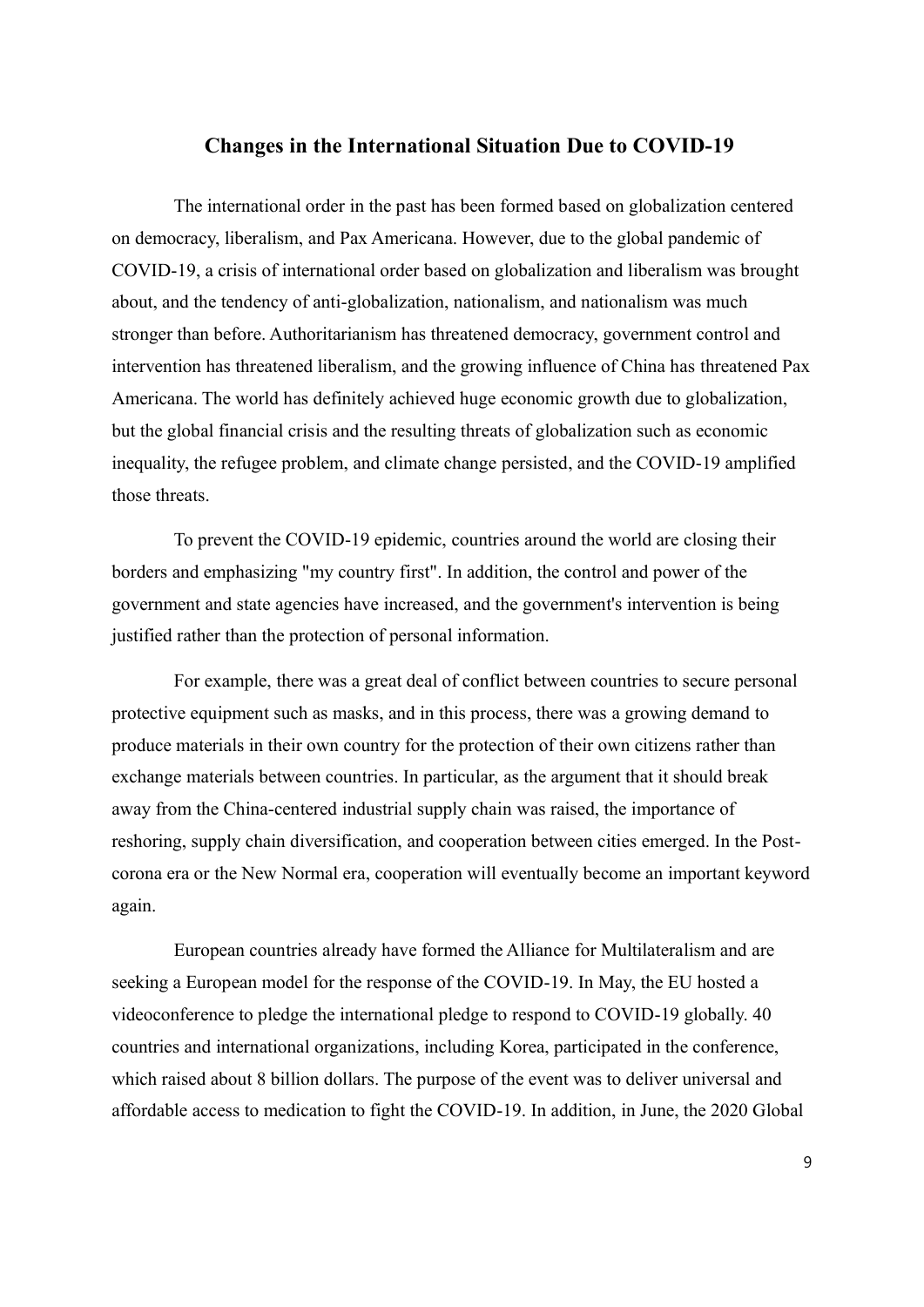Vaccine Summit was held, emphasizing the importance of vaccines as an international public good. As such, in recent years, the need to maintain vaccine nationalism has emerged as a hot topic in the international community, and the World Health Organization also called vaccines a global public good. Previously, it was said that the trend of globalization is under threat, but the efficiency of the division of labor due to globalization will be difficult to ignore. Of course, in addition to economic efficiency, we will try to increase the proportion of selfsufficiency rather than before, and all countries and cities will strive to find a balance point among them.

# **Pandemic Management Functions of the Seoul Metropolitan Government**

In this section, we will discuss the city's pandemic management functions through the characteristics of Seoul's COVID-19 response. Especially, the city of Seoul, which experienced the MERS outbreak in 2015, learned that more proactive and preemptive measures are important to manage infectious diseases effectively. In this context, the prevention of COVID-19 in Seoul can be summarized into four characteristics such as *social distancing, enhanced contact tracing, widespread testing, and early preparation.*

#### **Social Distancing**

10 Seoul's social distancing campaign started on March 2, 2020, when 4,212 confirmed cases in Korea and 91 confirmed cases in Seoul came out, and two weeks later, the intensive social distancing campaign of the central government started. The city of Seoul, which had relatively few confirmed cases, preemptively launched a social distancing campaign and requested the central government to distance it nationwide. According to the previous study, the most effective personal protective measure is wearing a mask. The citizens of Seoul made it a common practice to wear masks both indoors and outdoors, and they also wore masks when using public transportation and multi-use facilities. In fact, the rate of the practice of wearing masks when going out by Seoul citizens was very high, about 95% (SeTTA, 2020). It is believed that this was due to the fact that knowledge about infectious diseases increased due to H1N1 influenza in 2009 and the MERS outbreak in 2015, and wearing a mask routinely to avoid fine dust and yellow dust. However, the practice rate of '3-4 days off when sick', 'restriction of using public transportation', and 'two meters distance between people' did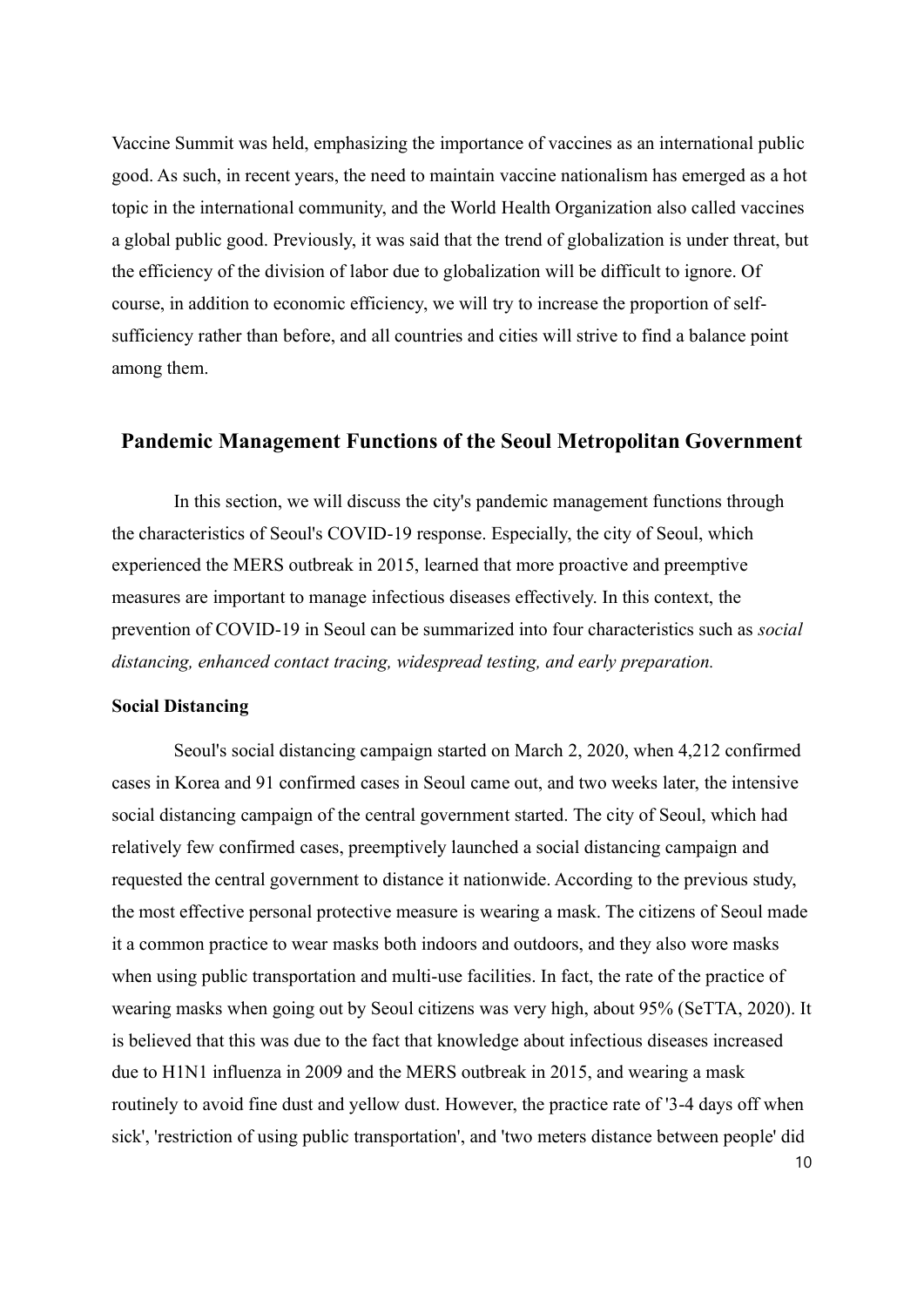not exceed 50%. But, compliance with guidelines may vary depending on the characteristics and environment of citizens. In fact, as a result of a study of citizens of Seoul, citizens who were unable to work from home were more likely to fail to follow the guidelines of '3-4 days off when sick' and 'restriction of using public transportation' (SeTTA, 2020). In this context, the Seoul Metropolitan Government tried to provide benefits such as tax reductions to companies and ask the central government to introduce the Sickness Benefit program for citizens who are difficult to protect due to job characteristics and work environment, such as delivery workers and call center employees. The sickness Benefit program had a concept that expanded the existing Seoul's injury allowance program. Meanwhile, the social distancing stage in Korea consists of a total of three stages. Stage 1 is when the number of confirmed cases per day is less than 50, and stage 2 is when there are 50 or more and less than 100, and Stage 3 is when the number of confirmed cases per day is more than 100. However, since the guideline of each stage is complicated and can confuse whether or not the facility is applicable, Seoul provided a mobile application that shows the quarantine guidelines.

### **Enhanced Contact Tracing**

The Seoul Metropolitan Government and 25 autonomous districts updated twice a day through the website and mobile application and disclosed in detail the transmission route, confirmation date, place of residence, whether or not to wear a mask. Through such active information provision, citizens' anxiety was minimized and they were able to participate in quarantine. In particular, in the process of epidemiological investigation, Seoul used big data to more effectively track contacts. When conducting an epidemiological investigation, the most important thing is the statement of the confirmed person. However, when memory is distorted or additional verification is required, the city of Seoul has used all available data to identify contacts. They used CCTV, credit card usage history, public transportation card usage history, smartphone GPS coordinates, and QR code access list to identify the contact person. In Korea, when using facilities such as restaurants and cafes, people must identify individuals through QR codes. For using these data, the city of Seoul has cooperated organically with the police agency, credit card companies, public transportation companies, and telecommunications companies, and explained to citizens the justification of the government's intervention. In addition, virus testing was conducted before self-isolation was released, and patients with mild or no symptoms of COVID-19 were identified. This was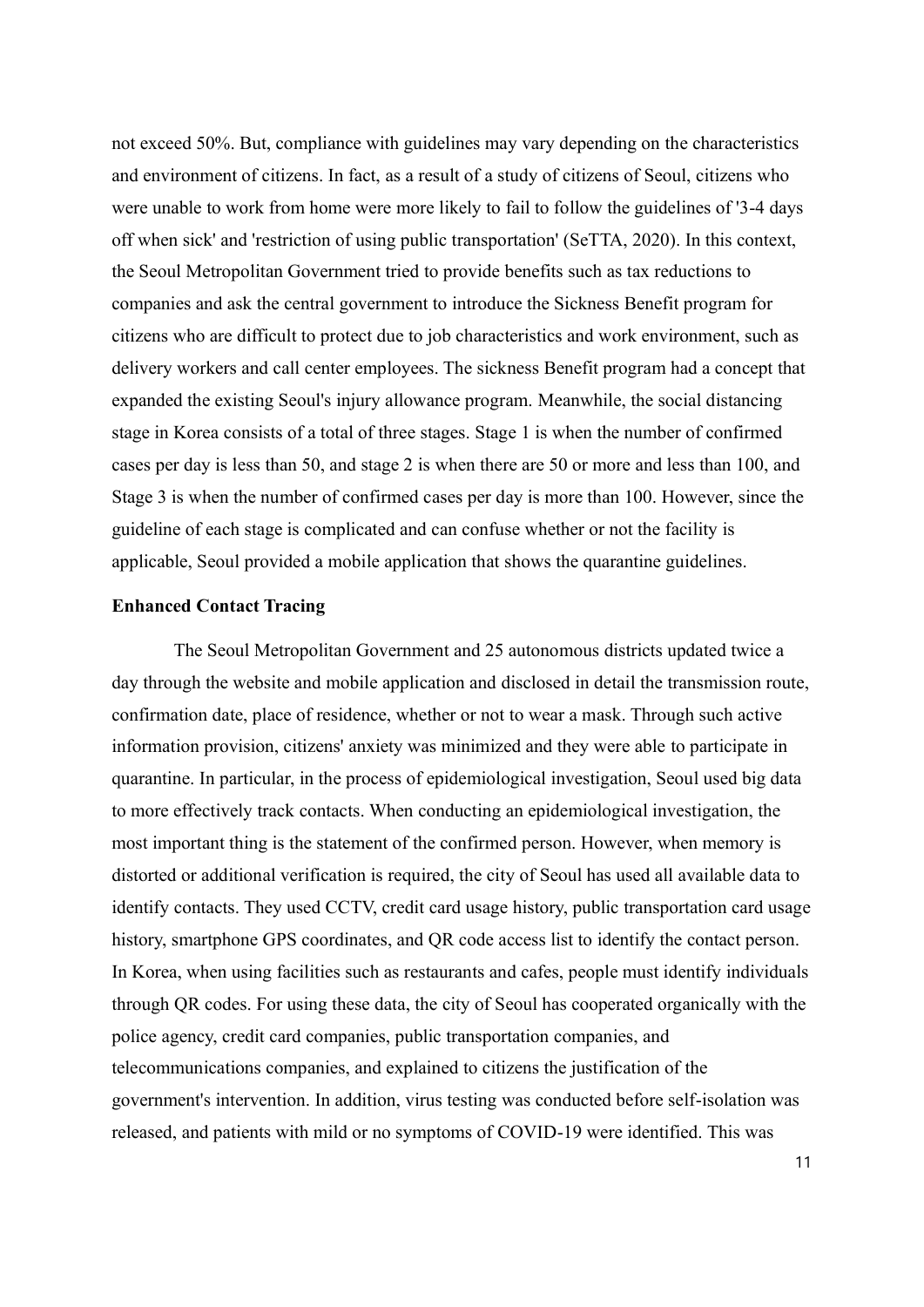effective in that there were about 10% of asymptomatic cases of COVID-19(Song et al, 2020). Meanwhile, there are a total of nine municipal hospitals in Seoul. Physicians at the municipal hospital were appointed as epidemiological investigators to increase clinical expertise in the investigation process, and use the Seoul Special Judicial Police to conduct on-site investigations on outbreaks of the high likelihood of group infection such as bars, clubs, and hospitals.

The following is the establishment of a cooperation system between Korea Disease Control and Prevention Agency (KDCA) and the metropolitan area. Seoul is one of the most densely populated cities in the world, with a population of 10 million and a population density of 16,500 per square kilometer. Also, since it is the capital of Korea, global companies, companies, and cultural facilities are concentrated. Therefore, Seoul's quarantine cannot only target Seoul citizens, and measures must be established with neighboring cities of Gyeonggi-do and Incheon city. The KDCA, Seoul City, Gyeonggi-do, and Incheon City have prepared countermeasures by holding a meeting on major cases every evening at 8 pm every day from the beginning of the Corona 19 epidemic. In addition, when a group infection occurs in Seoul, the KDCA has a cooperation system that provides immediate support from epidemiological investigators (Shon, 2020b).

### **Widespread Testing**

Seoul has operated about 90 virus screening clinics in Seoul to minimize exposure to viruses and to quickly perform tests anywhere. In particular, the drive-thru screening test was effective in collecting samples in about 10 minutes and was effective in testing for families with children and for those who are reluctant to be exposed to the outside. In addition, an active case finding was conducted based on the Seoul Metropolitan Government's decision when a group infection was suspected. As an aggressive method, it is assumed that there is at least one infected person in the group, so we examine both contacts and non-contacts. It has been effective in places where there is a concern for localized infection due to the environmental characteristics of the patient's location, such as churches, call centers, and hospitals (Shon, 2020c). For an active case finding, a group infection rapid response team was operated, consisting of a general part (6 people), an epidemiological investigation part (22 people), a monitoring and contact management part (28 people), and a data analysis part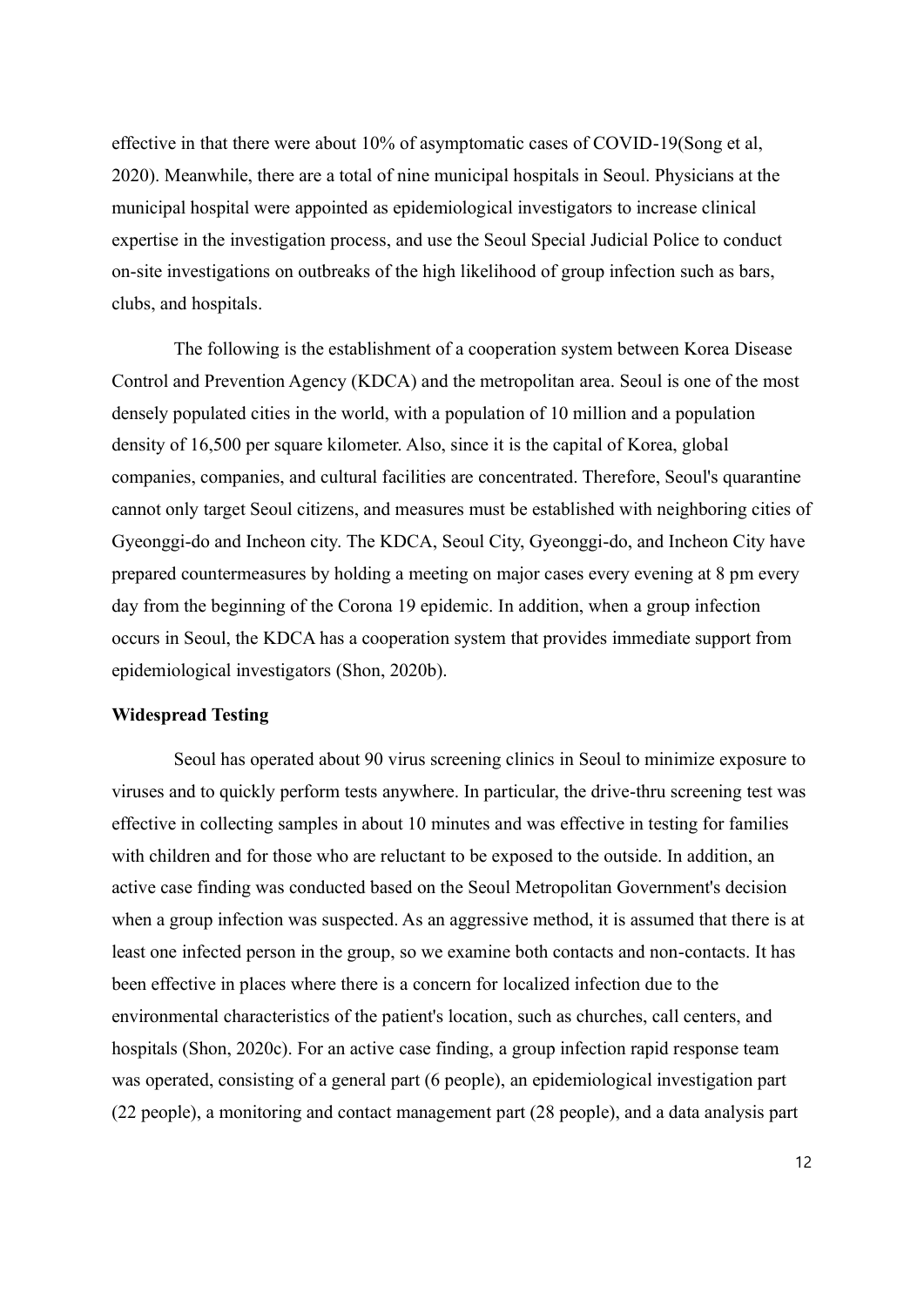#### (4 people).

#### **Early Preparation**

Many countries, including the United States and Europe, were infected with COVID-19, but there was a medical surge that could not receive treatment due to insufficient hospital capacity. So, the Seoul Metropolitan Government operated a hospital dedicated to COVID-19, which is dedicated only to the treatment of COVID-19 patients, using the Seoul Metropolitan Hospitals. In the process of converting the function of hospitals, the existing inpatients were quickly transferred to other hospitals in the community (Shon, 2020). In addition, there were normally 383 negative pressure beds in both private and public hospitals. As the spread of COVID-19 continued, additional negative pressure beds were built in the hospitals in Seoul up to 900 negative pressure beds. In addition, the Seoul Metropolitan Government operated community treatment centers for mild or asymptomatic patients. If they were infected with COVID-19, but the symptoms were mild, they were treated by a community treatment center instead of a hospital, and a total of four centers, 721 beds were operated in Seoul. These efforts enabled the infectious disease treatment delivery system could work well without medical surges. In particular, medical personnel from Seoul municipal hospitals were dispatched to establish a system that enables medical treatment including remote medical care, consultation, examination, medication, and monitoring. Meanwhile, one of the core competencies in controlling new infectious diseases is the virus testing capability, and Seoul has the Seoul Institute of Health & Environment for that. With the high testing capability, test results were derived in six hours using the RT-PCR method. Although the number of test subjects increased over time, the specimens were accurately analyzed within the time period to suppress the spread of local communities.

Finally, as the number of infections increased, mainly in elderly care facilities, the Seoul Metropolitan Government immediately gave an administrative order including furnishing non-face-to-face thermometers, restriction of singing and laughter therapy, rearranging meal tables and methods of disinfection. For public transportation, subways and buses' chairs, handrails, and other places that people often touch with a lot of people are sterilized every day from the early stage of the pandemic, and the operation hours of the subway are shortened by an hour to ensure the safety of citizens.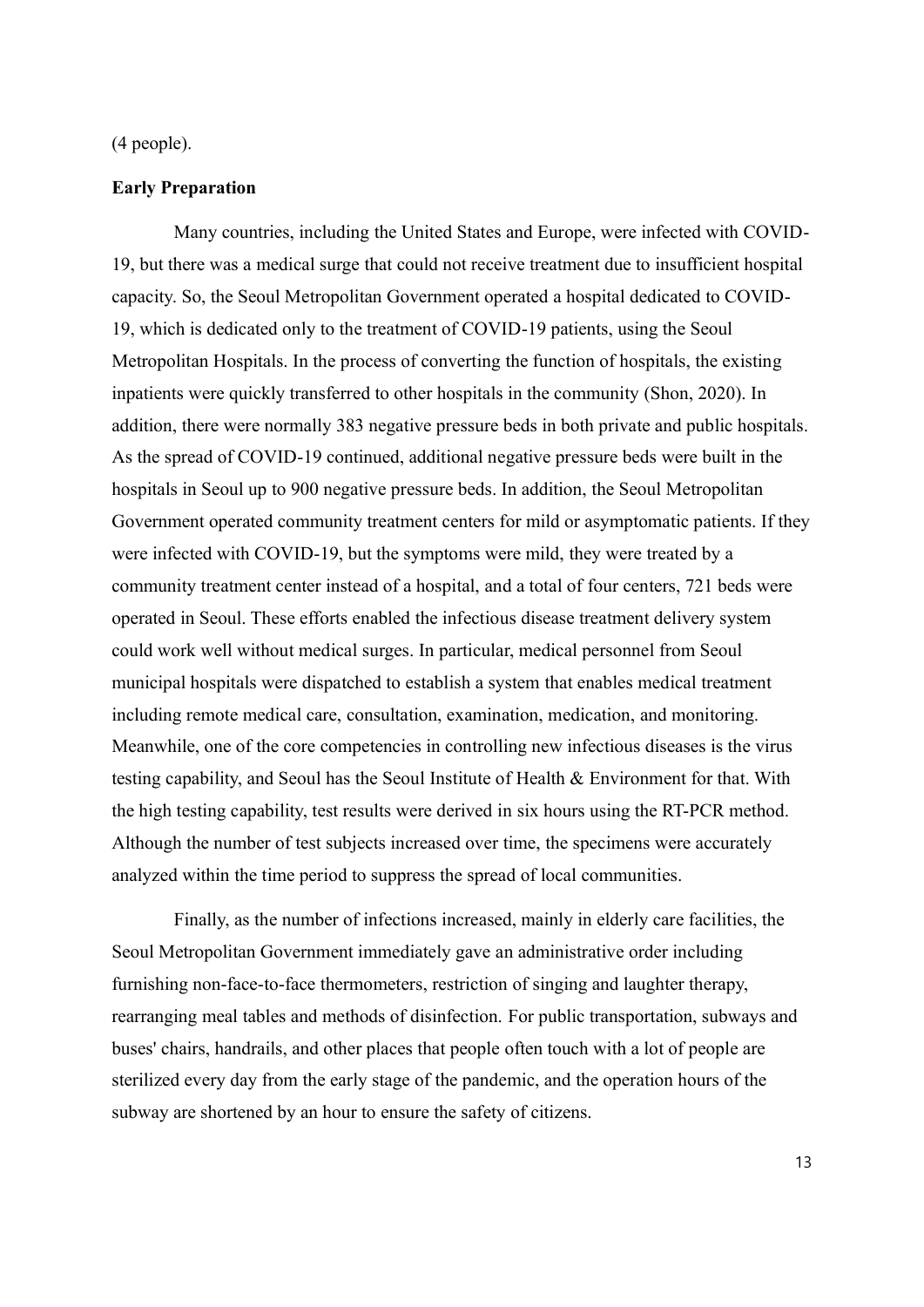### **Networking Between Overseas Cities to Overcome COVID-19**

The cores to overcome the global pandemic are network and solidarity. The tendency of anti-globalization and nationalism has become stronger due to COVID-19, and many countries have doubts about the credibility and role of the WHO, which has focused mainly on major countries such as China and the United States. As a result, solidarity between cities has become more important than in the past to overcome COVID-19. These connections started and strengthened as part of globalization. In other words, if the authority of city governments is strengthened with horizontal authority, the current crisis can be an opportunity, and cooperation and leadership between cities and cities are essential. In this context, there have been various attempts in Seoul to establish networks with overseas cities. Representative examples are 'The COVID-19 Video Conferencing in 45 cities around the world' and' 2020 Cities Against COVID-19 (CAC) Global Submit'. 'The COVID-19 Video Conferencing in 45 cities around the world' was held on March 27, and the quarantine experiences of each country were shared with the mayors of 45 cities in 31 countries including Los Angeles, London, Milan, Rome, Madrid, and etc. This was held at the request of the Mayor of Los Angeles, the chair city of C40 (Cities-Climate Leadership Group), to share the experiences of Seoul, the vice-chairman city, with each country. They emphasized solidarity and cooperation among foreign cities, and the need for follow-up measures such as establishing an information-sharing platform for this (SMG, 2020a). Meanwhile, CAC Global Summit was held for 5 days from June 1st, with mayors from 42 cities participating in the World Mayors Summit. Through the meeting, the mayors of each city emphasized the need for inter-city cooperation organizations around the world to confront the global pandemic and strengthen the city's capacity to respond to infectious diseases. London Mayor, Sadiq Khan, for example, insisted that cities should be reborn as stronger cities through international cooperation in the process of responding to Corona 19. In particular, since the pandemic situation crosses national boundaries, the international cities' solidarity and cooperation are needed. Furthermore, he proposed creating trails and bicycle paths for planning a resilient city. Governor of Maryland, Larry Hogan, also emphasized that cooperation between cities is important for overcoming COVID-19. He insisted on the importance of cooperation not only between international cities but also between cities in the United States. The 55 governors of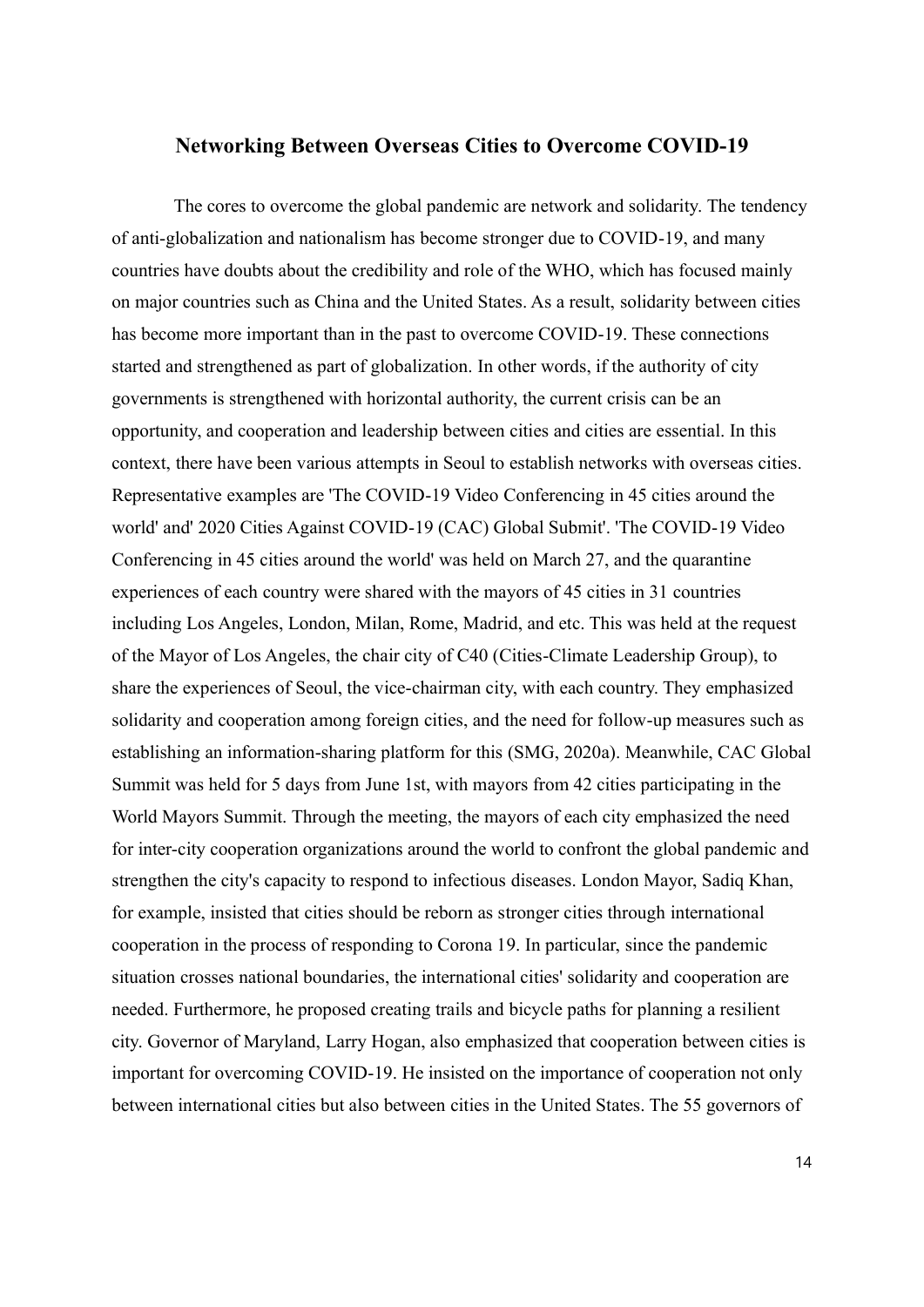the United States gathered two days a week for a cooperative response. In addition, he emphasized that in the process of responding to COVID-19, qualified persons from prestigious universities such as Johns Hopkins University in Maryland were involved in the policy-making process to make the best decisions.

Besides, topic presentations and discussions were held in the field of city quarantine, city sharing, climate and environment, smart city, education, culture, welfare, sports, public transportation, and citizen participation. In addition, 156 domestic and foreign experts participated in a total of 15 sessions, including a session of Global Talk on Response in the Post-Corona Era with Jared Diamond, a world-renowned cultural anthropologist and author of 'Guns, Germs, and Steel' (SMG. 2020b). This session has been recorded more than 5.15 million YouTube views so far, so it was a good opportunity to overcome the crisis caused by COVID-19 through a non-face-to-face method and to share information with more cities. Meanwhile, the 'Seoul Declaration' was finally announced through the World Mayors Summit, and the core content was the establishment of the Cities Alliance Against Pandemic (CAAP) to respond to global pandemics. The CAAP mainly aimed to share information on infectious diseases, response policies, and cooperation on goods and facilities. The details of the specific declaration are as follows. 1) We cooperate to recognize infectious diseases early and take preemptive responses. 2) We share information on infectious diseases with city governments and strive for joint practice. 3) In the event of a crisis caused by infectious diseases, we endeavor to promptly support necessary human and material resources between cities. 4) We cooperate in human exchanges between cities in order to foster experts in responding to infectious diseases. 5) In order to overcome the social and economic crisis caused by infectious diseases, we support free movement and economic activities between cities.

Meanwhile, there are 103 WHO Healthy Cities in Korea, including Seoul City and 25 autonomous districts, and these cities are joining the WHO Alliance for Healthy Cities and Korea Healthy Cities Partnership to share healthy city projects with each other. Since WHO Healthy Cities are usually operated at the municipality level, in the process of responding to COVID-19, healthy cities in Seoul tried to support and cooperate with healthy cities across the country as well as within Seoul. For instance, focusing on the chair city of the Korea Healthy Cities Partnership, Jongno-gu, in September, most cities shared their experiences of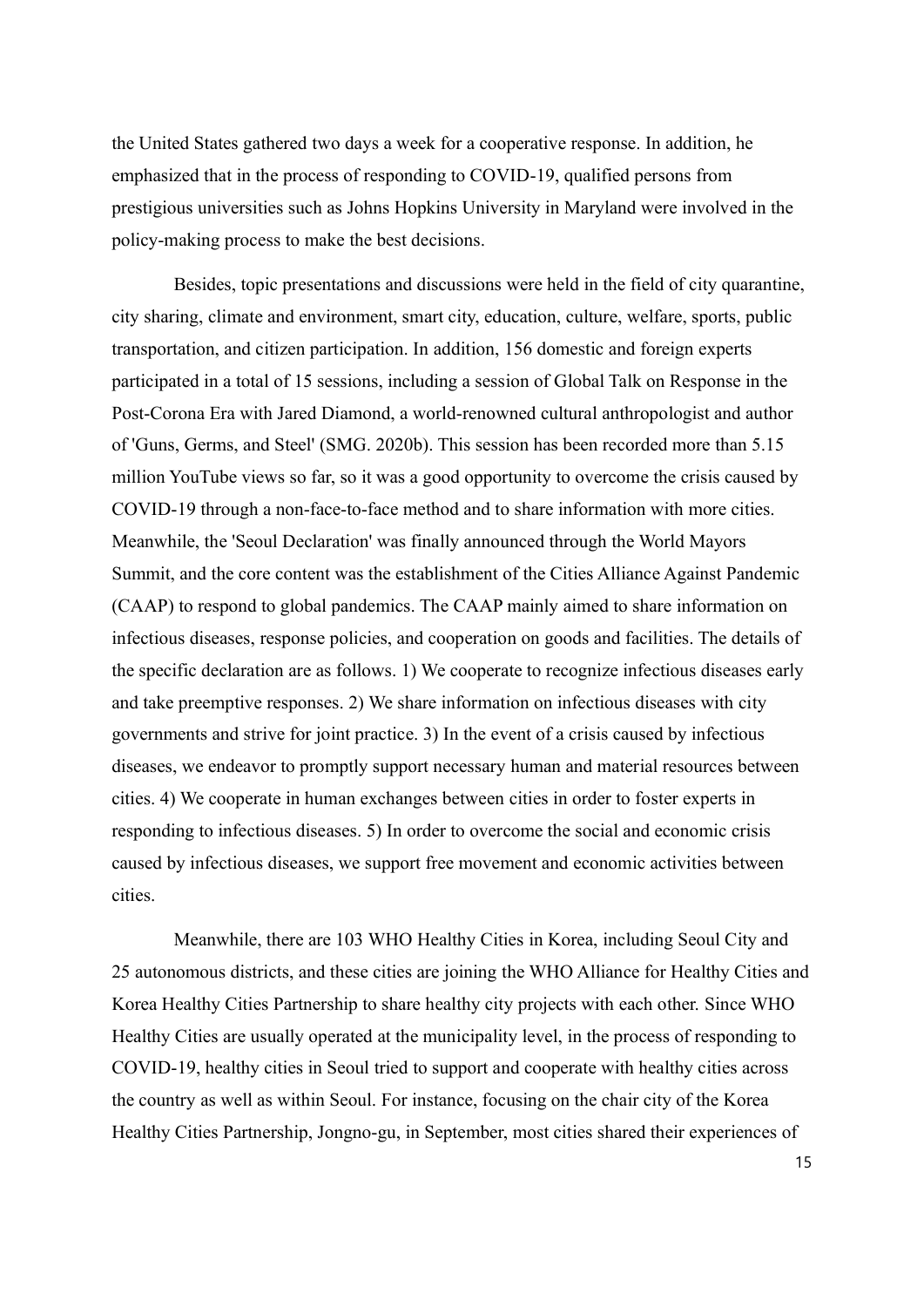overcoming COVID-19. In addition, experts and each healthy city participated and evaluated the COVID-19 response and produce a Post COVID-19 era report.

# **Conclusion**

Nine months have already passed since COVID-19 began to spread. About 6.8 million people were infected with COVID-19, and more than 200,000 people died. The number of infections has increased significantly in India, Brazil, and countries in South America in the last month. Infectious diseases such as COVID-19 tend to become prevalent in cities based on high population density, mobility, and vulnerable environments. COVID-19 also started in Wuhan city, China, but it spread rapidly, mainly in other cities with high population density and mobility. Under the circumstances of a global pandemic, countries all over the world are closing their borders and emphasizing "my country first" to protect their citizens. National priority has emerged, and international order is wavering. In order to effectively respond to infectious diseases, we should look beyond borders and politics. In the respect, solidarity and cooperation of city governments can be a new alternative to overcoming the global pandemic.

It is difficult to predict when COVID-19 will end. But what is certain is that, as the history of infectious diseases has shown, mankind will someday overcome this infectious disease again. Throughout the 18th-century industrial revolution era, the urban population exploded, and there was an era of environmental pollution and infectious diseases. Throughout the 19th century, it began to take shape as it is now through modern urban planning, and in the 20th century, environmental problems including climate change were encountered. If COVID-19 ends, humanity will soon be threatened by another infectious disease. Infectious diseases now have become a new type of security threat, not a traditional security threat. Currently, we are experiencing the crisis of the global pandemic of COVID-19 but, fortunately, a way of life using intercity solidarity, informatization, big data utilization, and non-face-to-face methods is in place.

A sustainable and resilient city is needed that maintains city functions even in disasters such as infectious diseases. We are currently experiencing an unprecedented pandemic of infectious diseases, but disasters including infectious diseases do not occur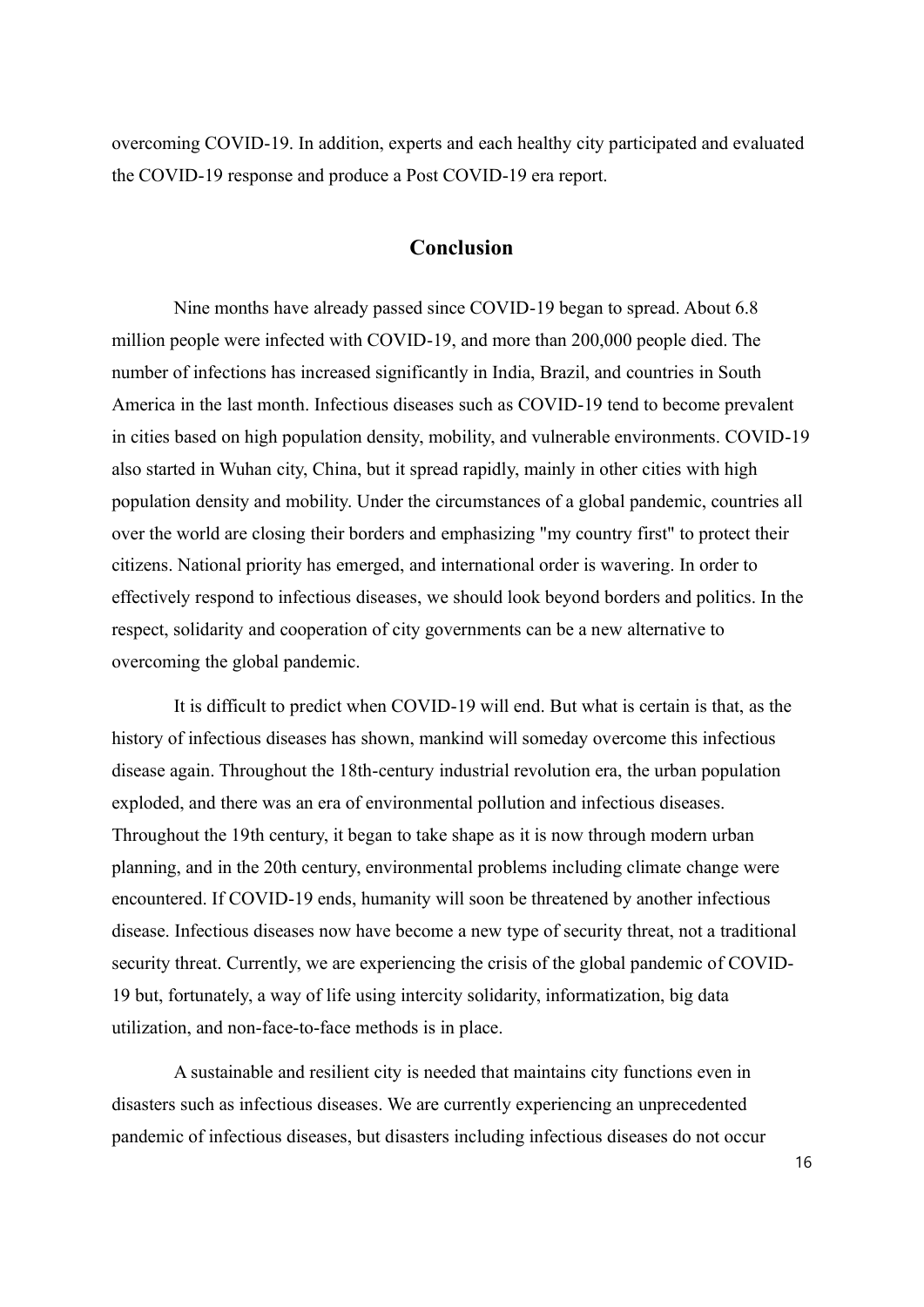frequently, and it is highly likely that the same disaster will not occur repeatedly in the near future. Therefore, even if infectious diseases or other disasters other than COVID-19 occur in the future, it is necessary to prepare risk management plans, facilities, equipment, manpower based on efficient cooperation between multi-sectors to effectively overcome them. Such a crisis response can be more effective in cooperation with cities with similar urban characteristics and functions. Also, even in a public health crisis, such as an infectious disease epidemic, the provision of other public health services should not be interrupted. Furthermore, even in the outbreak of infectious diseases, solidarity between cities must be strengthened, and digital social network services for the elderly living alone, the disabled, and nursing homes must be strengthened. Finally, for a resilient city, we have to try to recover from the wounds, stigma, and discrimination of COVID-19. Along with the need for intercity solidarity, digital social networks for the elderly living alone, the disabled, and the elderly in care facilities must be strengthened. For a resilient city, we need to be recovered from the wounds, stigma, and discrimination from COVID-19. Finally, as the COVID-19 epidemic has prolonged, it became important for medical professionals to recover their physical and mental health, and to overcome social stigma and fears experienced by citizens.

### **References**

Central Disaster and Safety Countermeasures Headquarters. (2020, August 8). COVID-19 Outbreak Status. Retrieved from http://ncov.mohw.go.kr/bdBoardList\_Real.do

Ministry of Land, Infrastructure and Transport. (2020, July 20). 2019 Statistics of Urban Planning. Press release. Ministry of Land, Infrastructure and Transport.

Park, S. Y., Kim, Y. M., Yi, S., Lee, H., Lee, J., Gwack, S. S.,. . . Jeong, E. K. (2020). Coronavirus Disease Outbreak in Call Center, South Korea. Emerging Infectious Diseases, 26(8):1666-1670.

Seoul Health Foundation & Seoul Center for Infectious Disease and Prevention (SHF&SCDC). (2020, July 30) The Daily News Review No.110. Seoul Health Foundation.

Seoul Metropolitan Government (SMG). (2020a, March 29). Mayor Park shares Seoul's know-how through 'COVID-19 video conference' with the mayors of 45 cities around the world. Press release. Seoul Metropolitan Government.

Seoul Metropolitan Government (SMG). (2020b, May 28). Seoul hosts online international conferences, cooperates with cities around the world to prepare for the Post-COVID-19 era.